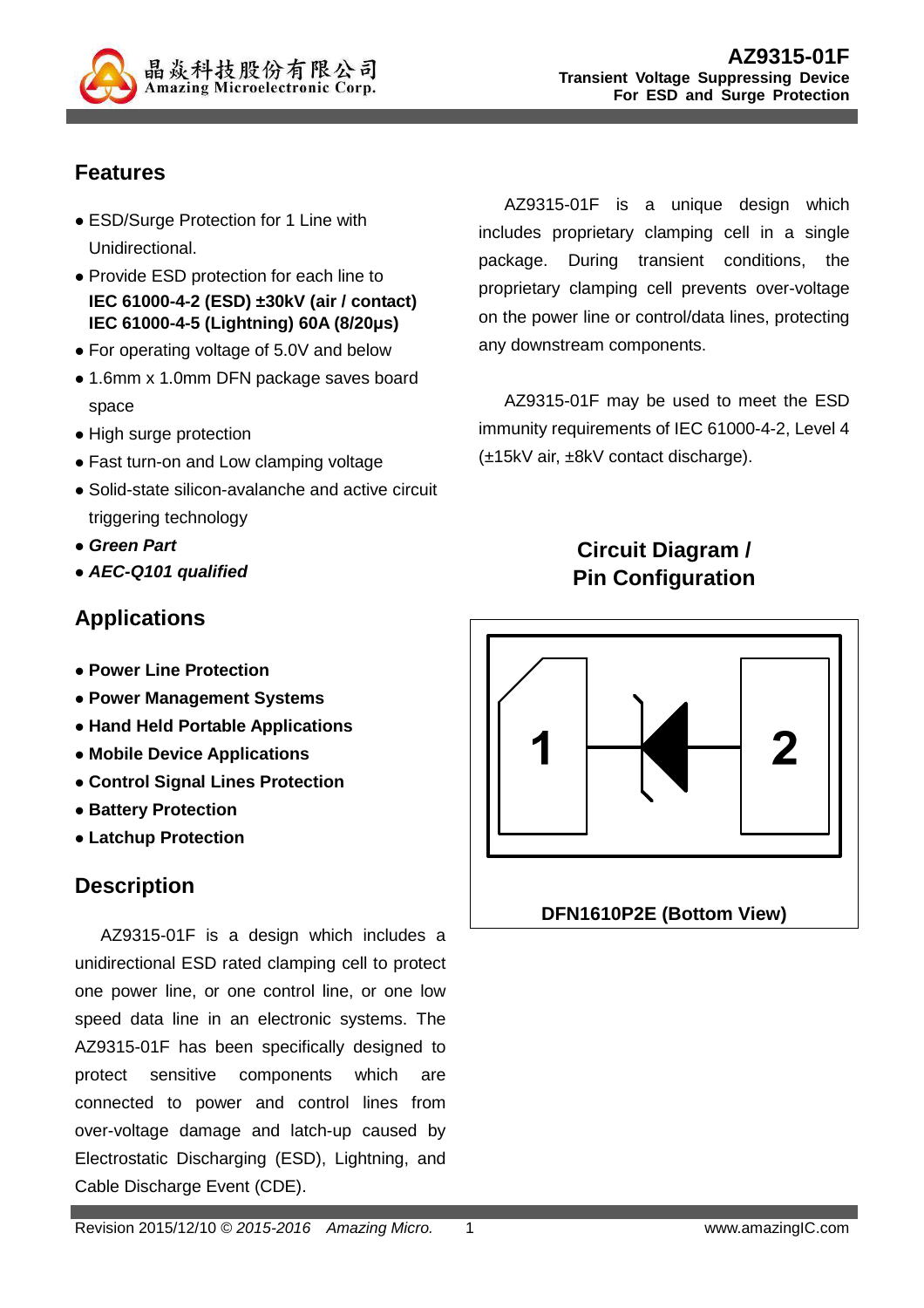

#### **SPECIFICATIONS**

| <b>ABSOLUTE MAXIMUM RATINGS</b>           |                        |                 |              |
|-------------------------------------------|------------------------|-----------------|--------------|
| <b>PARAMETER</b>                          | <b>SYMBOL</b>          | <b>RATING</b>   | <b>UNITS</b> |
| Peak Pulse Current (tp=8/20µs)            | Ipp                    | 60              | A            |
| Operating Supply Voltage (pin-1 to pin-2) | $V_{DC}$               | 5.5             | V            |
| ESD per IEC 61000-4-2 (Air)               | V <sub>ESD</sub>       | ±30             | kV           |
| ESD per IEC 61000-4-2 (Contact)           |                        | ±30             |              |
| <b>Lead Soldering Temperature</b>         | $T_{\texttt{SOL}}$     | 260 (10 sec.)   | $\mathrm{C}$ |
| <b>Operating Temperature</b>              | $T_{OP}$               | $-55$ to $+125$ | $\mathrm{C}$ |
| Storage Temperature                       | ${\sf T}_{\text{STO}}$ | $-55$ to $+150$ | $\mathrm{C}$ |

| <b>ELECTRICAL CHARACTERISTICS</b> |                    |                                                                          |             |            |            |              |  |
|-----------------------------------|--------------------|--------------------------------------------------------------------------|-------------|------------|------------|--------------|--|
| <b>PARAMETER</b>                  | <b>SYMBOL</b>      | <b>CONDITIONS</b>                                                        | <b>MINI</b> | <b>TYP</b> | <b>MAX</b> | <b>UNITS</b> |  |
| <b>Reverse Stand-Off</b>          |                    | Pin-1 to pin-2, T=25 $°C$ .                                              |             |            | 5.0        | $\vee$       |  |
| Voltage                           | $V_{RWM}$          |                                                                          |             |            |            |              |  |
| Reverse Leakage                   |                    | $V_{RWM} = 5.0V$ , T=25 °C, pin-1 to                                     |             |            | 2.0        | μA           |  |
| Current                           | $I_{\text{Leak}}$  | pin-2.                                                                   |             |            |            |              |  |
| Reverse                           |                    |                                                                          |             |            |            |              |  |
| <b>Breakdown</b>                  | $V_{BV}$           | $I_{\text{BV}} = 1 \text{mA}, T = 25 \text{ °C}, \text{pin-1 to pin-2}.$ | 6.0         |            | 9.0        | $\vee$       |  |
| Voltage                           |                    |                                                                          |             |            |            |              |  |
| <b>Forward Voltage</b>            | $V_F$              | $I_F = 15 \text{mA}, T = 25 \text{ °C}, \text{pin-2 to pin-1}.$          | 0.4         |            | 1          | V            |  |
|                                   |                    | $I_{PP}$ = 40A, tp=8/20 $\mu$ s, T=25 °C,                                |             | 7.5        |            |              |  |
| <b>Surge Clamping</b>             |                    | pin-1 to pin-2.                                                          |             |            |            | $\vee$       |  |
| Voltage                           | $V_{CL-surge}$     | $I_{PP}$ = 60A, tp=8/20 $\mu$ s, T=25 °C,                                |             | 9.5        |            |              |  |
|                                   |                    | pin-1 to pin-2.                                                          |             |            |            |              |  |
| <b>ESD Clamping</b>               |                    | IEC 61000-4-2 +8kV ( $I_{TLP}$ = 16A),                                   |             |            |            |              |  |
| Voltage (Note 1)                  | $V_{\text{clamp}}$ | Contact mode, $T=25\text{ °C}$ , pin-1 to                                |             | 6.0        |            | V            |  |
|                                   |                    | pin-2.                                                                   |             |            |            |              |  |
| Channel Input                     | $C_{\text{IN}}$    | $V_R = 0V$ , f = 1MHz, T=25 °C, pin-1<br>to pin-2.                       |             | 250        | 300        | рF           |  |
| Capacitance                       |                    |                                                                          |             |            |            |              |  |

Note 1: ESD Clamping Voltage was measured by Transmission Line Pulsing (TLP) System.

TLP conditions:  $Z_0 = 50\Omega$ ,  $t_p = 100$ ns,  $t_r = 1$ ns.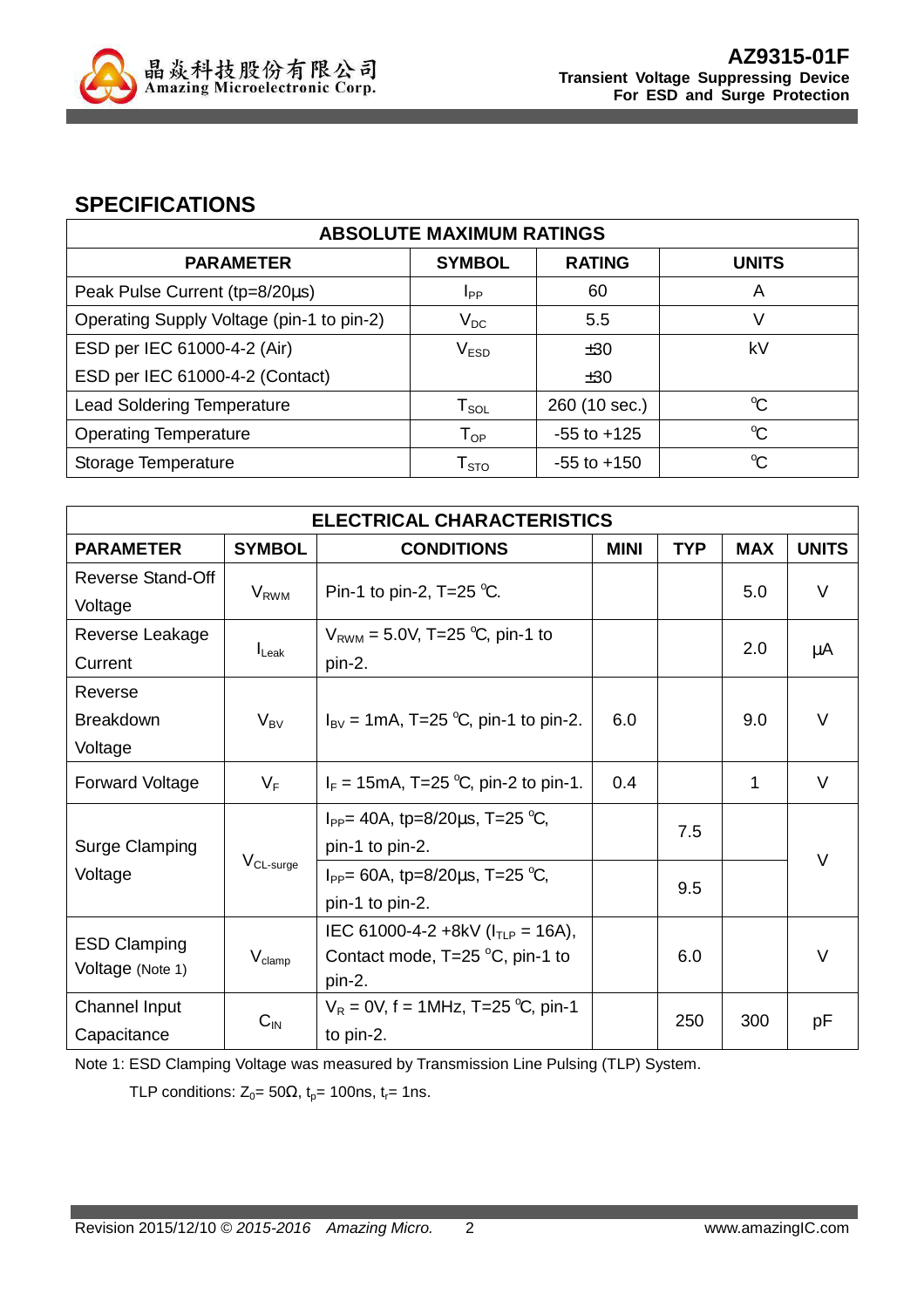

# **Typical Characteristics**





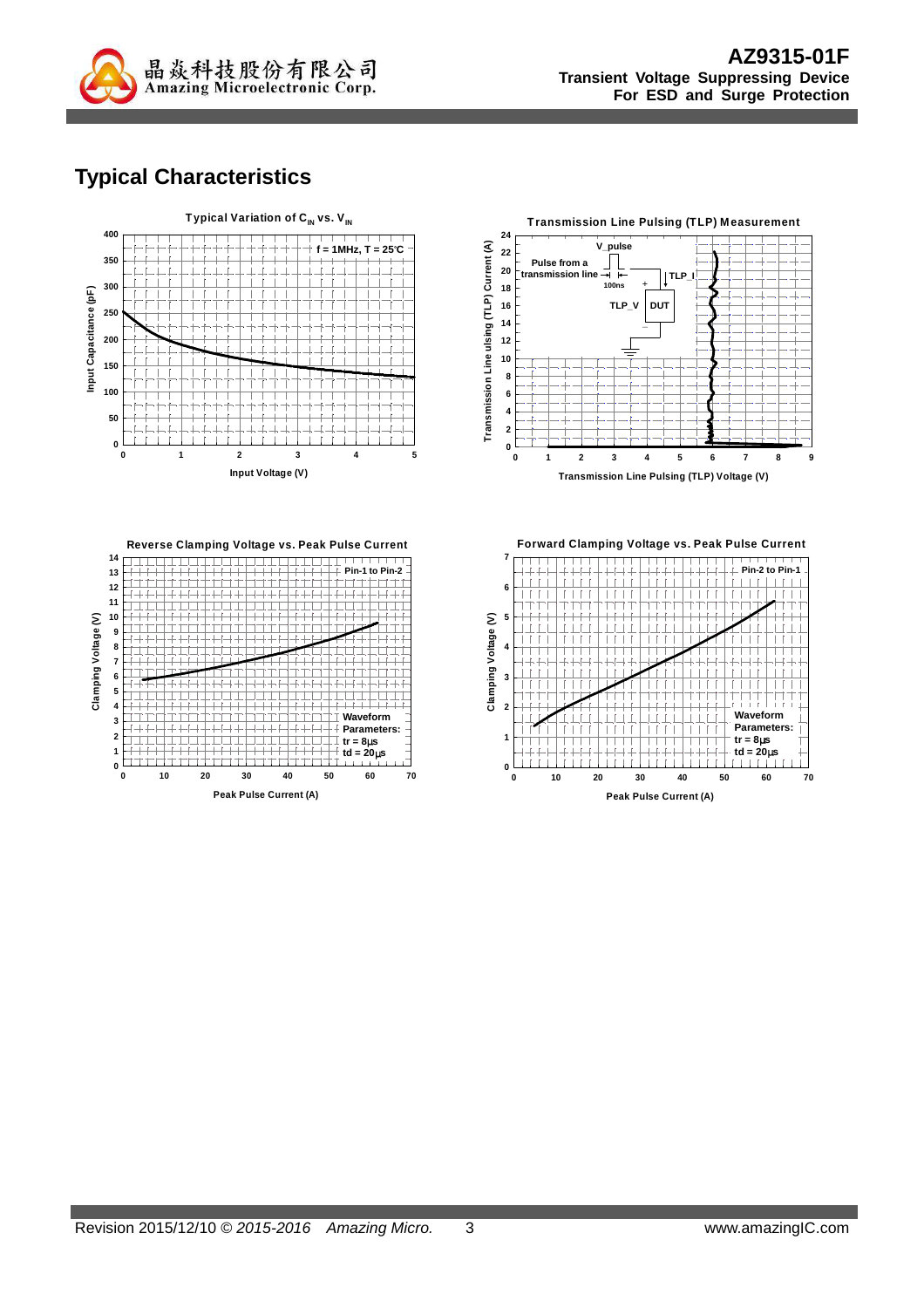

# **Applications Information**

The AZ9315-01F is designed to protect one line against System ESD/Lightning pulses by clamping them to an acceptable reference.

The usage of the AZ9315-01F is shown in Fig. 1. Protected lines, such as data lines, control lines, or power lines, are connected at pin 1. The pin 2 should be connected directly to a ground plane on the board. All path lengths connected to the pins of AZ9315-01F should be kept as short as possible to minimize parasitic inductance in the board traces.

In order to obtain enough suppression of ESD induced transient, good circuit board is critical. Thus, the following guidelines are recommended:

- Minimize the path length between the protected lines and the AZ9315-01F.
- Place the AZ9315-01F near the input terminals or connectors to restrict transient coupling.
- The ESD current return path to ground should be kept as short as possible.
- Use ground planes whenever possible.
- NEVER route critical signals near board edges and near the lines which the ESD transient easily injects to PCB internal circuit.



**Fig. 1 ESD protection scheme by using AZ9315-01F.**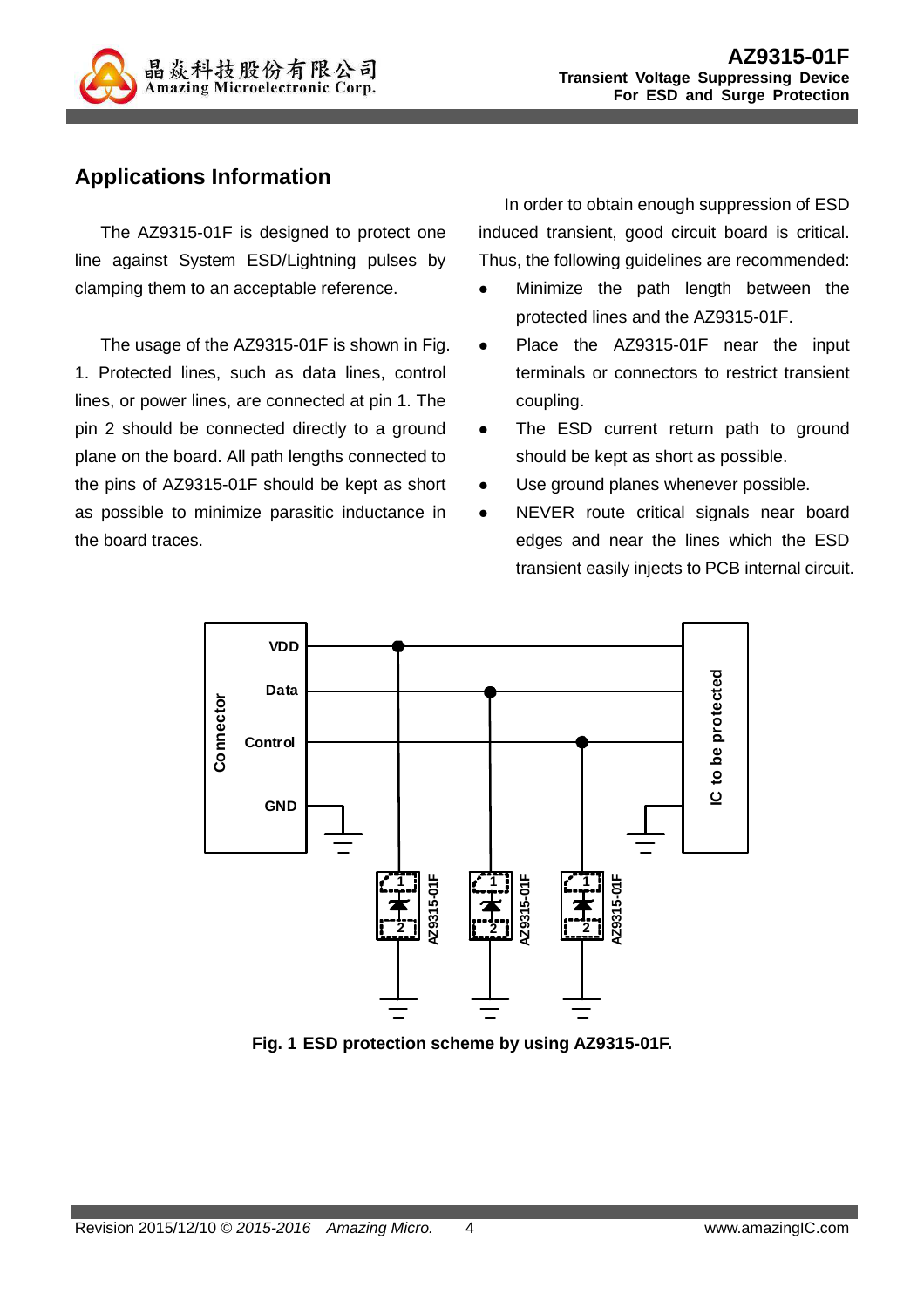

## **Mechanical Details**











**Side View**

#### **PACKAGE DIMENSIONS**

| <b>SYMBOL</b>  | <b>Millimeter</b> |      |      |  |
|----------------|-------------------|------|------|--|
|                | Min.              | Typ. | Max. |  |
| A              | 0.95              | 1.00 | 1.05 |  |
| в              | 1.55              | 1.60 | 1.65 |  |
| C              | 0.75              | 0.80 | 0.85 |  |
| D              | 0.45              | 0.50 | 0.55 |  |
| D <sub>1</sub> |                   | 0.02 | 0.05 |  |
| E              | <b>1.10BSC</b>    |      |      |  |
| F              | 0.10              | 0.15 | 0.20 |  |
| Н              | 0.15              | 0.20 | 0.25 |  |
| L              | 0.35              | 0.40 | 0.45 |  |

# **LAND LAYOUT**



#### Notes:

This LAND LAYOUT is for reference purposes only. Please consult your manufacturing partners to ensure your company's PCB design guidelines are met.